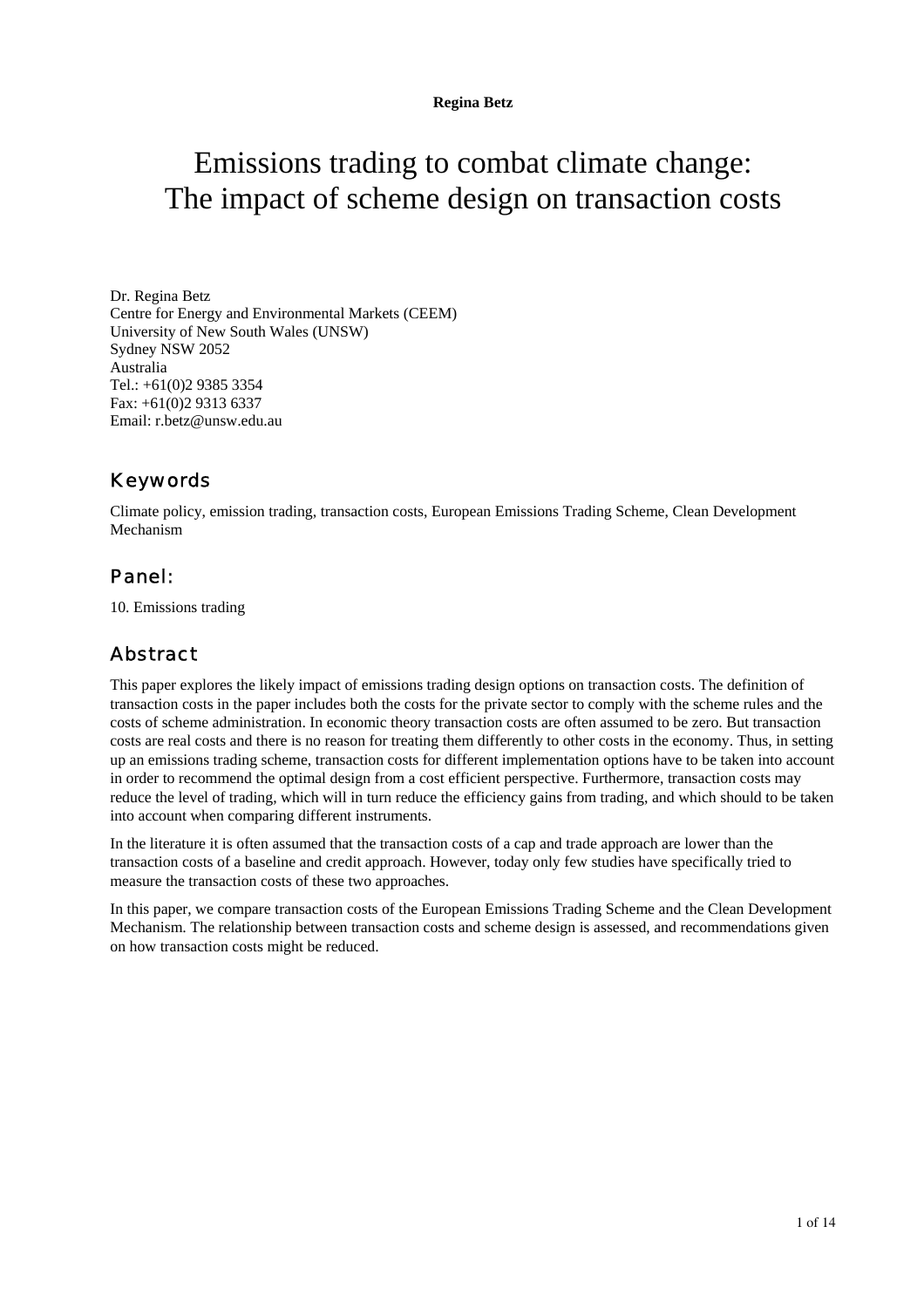### Introduction

## "The world of zero transaction costs turns out to be as strange as the physical world would be with zero friction." (STIGLER, 1972)

During the last decade, market-based instruments such as emissions trading have started to displace or complement command and control policies when addressing environmental problems. Particularly with regard to global challenges, such as climate change, emissions trading schemes have become increasingly important. Emission trading schemes (ETS) assign private property rights to emitters and according to the Coase Theorem this should be sufficient to lead to an efficient outcome. However, the Coase Theorem is based on a number of assumptions, a key one being the assumption of zero transaction costs. Thus high transaction costs might be a major hurdle for an efficient trading result in the real world.

In principal, emissions trading uses the market to achieve a given environmental target at minimum cost. Polluters whose abatement costs are relatively high have an incentive to buy allowances, while polluters whose abatement costs are relatively low have an incentive to sell allowances. However, ETS are designer markets and regulators must make numerous design choices when implementing such a scheme. Many of the design choices will affect the level of transaction costs incurred by the market participants and the administrative body which might negatively impact on the efficiency of the scheme. Transaction costs can arise at various stages and might be divided into onetime costs mainly occurring during the implementation phase, and ongoing costs occurring during the operation phase. Furthermore, they might have different characters e.g. there might be fixed, proportional or degressive compared to the emissions of a company or project size.

To date two different types of ETS have been implemented (see Table 1): baseline and credit schemes or cap and trade schemes. The first creates and trades certified emission reductions compared to a hypothetical reference baseline. Under a cap and trade scheme owners of allowances are permitted to emit greenhouse gases up to a total specified level for all participants. In both schemes the units are tradable and trading will lead to equalised marginal abatement costs. Internationally, the largest cap and trade scheme is the EU Emissions Trading Scheme (EU ETS), where companies started to trade in January 2005. The Kyoto Protocol's Joint Implementation (JI) and Clean Development (CDM) mechanisms are baseline and credit schemes that have been working since 2001, introduced through a pilot phase called Activities Implemented Jointly (AIJ) . Moreover, other schemes are being implemented, such as the New South Wales Greenhouse Gas Abatement Scheme and the UK emissions trading schemes, where the latter is a hybrid scheme, including elements of cap and trade as well as baseline and credit options.

These two types of approaches are closely related, and can under some design choices be theoretically shown to achieve equivalent outcomes. In addition, they might be combined as under the EU ETS. However, their transaction costs vary greatly. In the literature it is assumed that baseline and credit schemes tend to create much higher transaction costs than cap and trade systems (Solomon 1999). This was given as the reason for the US Acid Rain programme to change from more of a baseline and credit approach, in mid 1995 to a cap and trade scheme (Hahn and Hester 1989).

| <b>Baseline and credit</b>                                               | Cap and trade                                                             |
|--------------------------------------------------------------------------|---------------------------------------------------------------------------|
| Only emissions reductions compared to baseline<br>or target are tradable | Allocated allowances are tradable                                         |
| Ex-post                                                                  | Fx-ante                                                                   |
| Credits are generated after verification (and<br>certification)          | Allowances are allocated to covered entities                              |
| Wide participation in credit generation                                  | Tradable surplus of allowances can only be created<br>by covered entities |
| Example:                                                                 | Example:                                                                  |
| Clean Development Mechanism                                              | EU Emissions trading                                                      |
| Canadian Offset Scheme                                                   |                                                                           |

#### *Table 1: Baseline and credit versus cap and trade for emissions trading*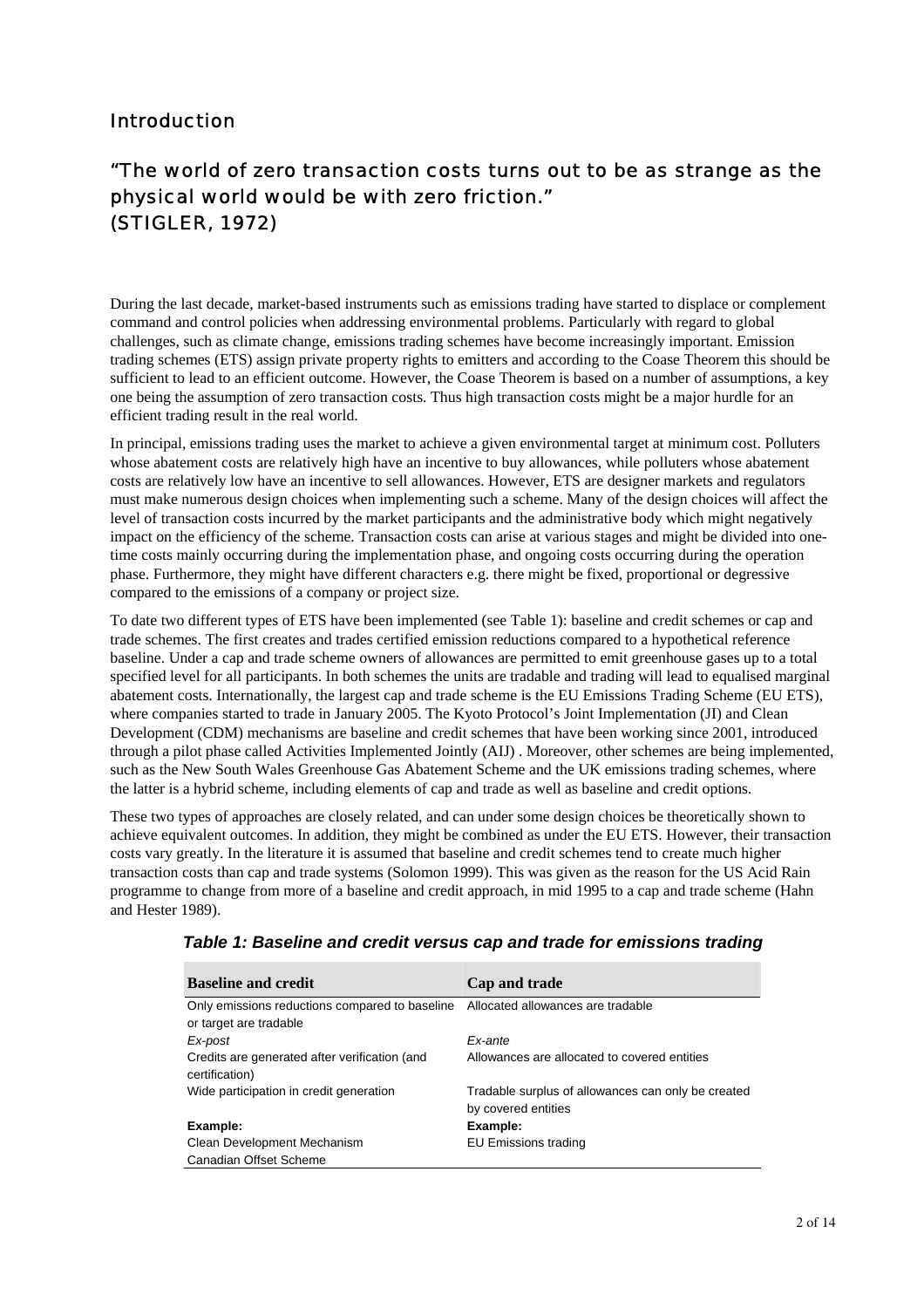## Theory of transaction costs

#### *Classification of transaction costs*

The theory of transaction costs was first brought up by Knight (1921) who has analysed the impact of uncertainty on the costs of undertaking transactions. However, Coase (1939) is mainly referred to as the founder whereby Williamson (1985) later formalised the theory. There are different ways to define transaction costs. In this paper we take a broader understanding of the term, which means we include all transfers of property rights, goods and services whether externally within markets or internally within organisations under transaction costs (see Figure 1). The latter also encompasses the political transaction costs in setting-up and running institutions (Furubotn and Richer 1996). Thus, transaction costs include all costs, other than the costs of abatement (e.g. technical investment), which are borne by the project proponent or institutions responsible for implementing the scheme in order to create the market for emissions allowances or credits.

#### *Factors influencing transaction costs*

 $\overline{a}$ 

Transaction costs theory abandons the neoclassical economic assumptions of rational decision making under conditions of perfect information. Instead, transaction costs are claimed to be the result of two **human factors,** namely bounded rationality, caused by limited cognitive capacity and incomplete information, and opportunism.. Verification costs can be seen as typical transaction costs since they are only needed to prevent opportunistic behaviour and because information is incomplete. Because companies have an incentive to claim for false reductions in order to receive a credit or sell additional allowances, external verification of emissions or emission reductions is required.



*Figure 1: Transaction costs* 

In addition, **endogenous factors** such as asset specificity, uncertainty and frequency influence the level of transaction costs (Williamson 1985). Asset specificity refers to the necessary contribution of a good or service in a specified production process, which has a much lower value in alternative uses. High specificity of goods or services will require higher safeguards in the relationship between two parties (e.g. special institutional arrangements) to protect such assets from opportunistic behaviour, and will increase transaction costs. Similarly, high uncertainty will increase transaction costs since special provisions have to be made to take unanticipated changes into account. Uncertainty in the context of emissions trading could include, for example, the risk that the Executive Board refuses registration of a CDM project. This uncertainty leads to additional bargaining and negotiation costs in setting up contractual arrangements between the project proponent and the buyer of credits.<sup>1</sup>

<sup>&</sup>lt;sup>1</sup> Sorell (2005) differentiates between environmental and behavioural uncertainty, where the first creaties an adaptation problem to changes, and the latter is a measurement problem. Both might also be handled under the single heading of complexity. In this paper we stick to the term from Williamson (1985), however both are included in the term uncertainty.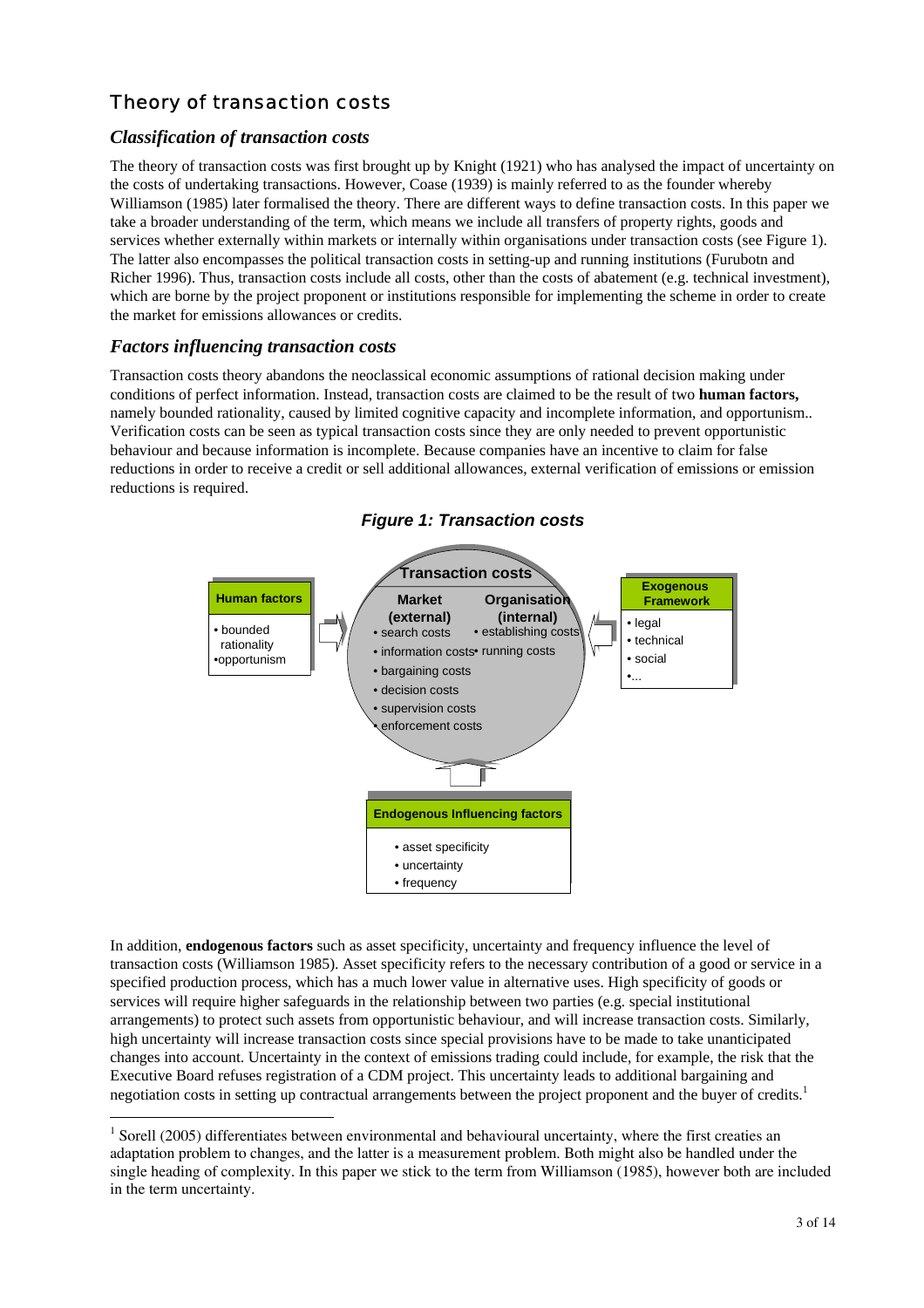Increased frequency of transactions might have the opposite effect and so lower transaction costs due to economies of scale and scope. For example, exchanges which handle standardised contracts could be established.

Finally, **exogenous framework factors** such as legal, social and technical aspects could influence the level of transaction costs. Legal and social framework factors might have both increasing and/or reducing effects: a very strict legal framework might reduce flexibility and increase transaction costs on the one hand, but might reduce transaction costs caused by higher standardisation options on the other. Social factors might reduce opportunistic behaviour and therefore reduce transaction costs but might also increase opportunistic behaviour e.g. if forming a competitive environment. Technical factors will reduce transaction costs since they might have a positive impact on bounded rationality and the specificity of assets. For the latter, technical innovation with regard to registry systems and electronic exchanges might significantly reduce transaction costs, compared to a situation where all transfers are registered manually.

### Transaction costs of baseline and credit trading

#### *Influence of transaction costs on baseline and credit schemes*

Under a baseline and credit scheme emissions reductions are assessed against a baseline. In all schemes reductions will need to be verified and/or certified before credits can be traded. Under the Clean Development Mechanism a complex project cycle has to be passed through (see Figure 2) before project participants will be issued credits. Since the project cycle is unique to individual CDM projects with different design features, transaction costs may vary between different baseline and credit schemes (Marbek Resource Consultants et al 2004). Aassessment of additionality is especially problematic and costly in baseline and credit schemes because it is inherently counter factual – it requires an estimate of what would have happened 'otherwise'. Additionality, however, is essential because otherwise the scheme is not actually delivering reductions from what would otherwise happen. If transaction costs were incurred without any change to the level of emissions, society would be worse off than without the scheme. Under the CDM, additionality is assessed rigorously, which incurs high transaction costs associated with the Executive Board and its' different panels.





The CDM Executive Board was established as a supervisory body for the implementation of the CDM and is involved in the approval of baseline methodologies and in the registration of projects. A Designated Operational Entity (OE) has to be accredited by the CDM Executive Board and is an independent entity that is engaged by the project participants to validate the CDM project or to verify and certify its Certified Emission Reductions (CER). Once projects are validated, the OE requests their registration. Registration is the prerequisite for the verification, certification and issuance of CERs related to the project activity. Verification and certification takes place only after implementation and ensures that during a specified time period, a project achieved the GHG emission reductions and removal enhancements. Only after successful certification the Executive Board issues the achieved credits –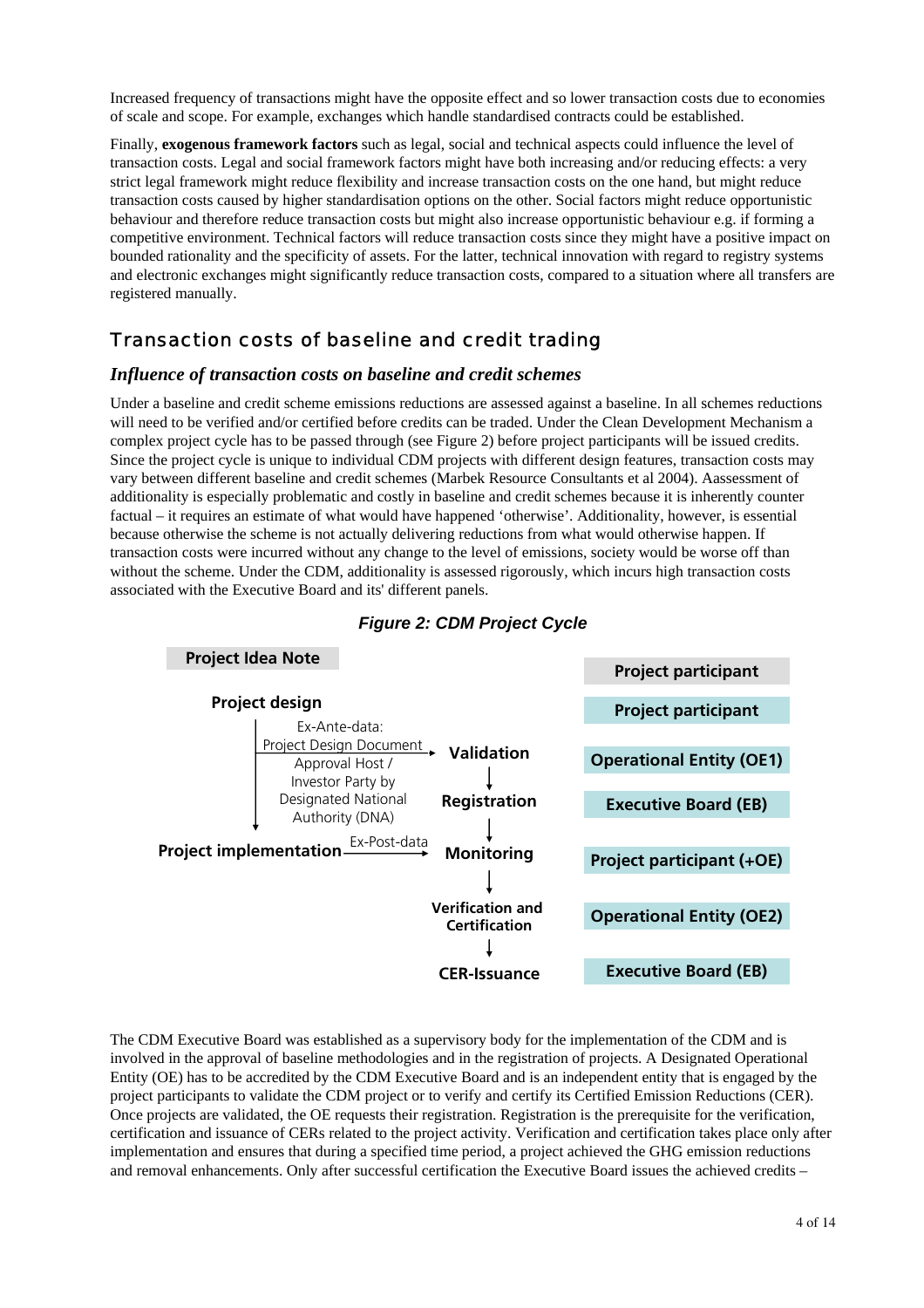called CERs or for reforestation and for afforestation projects called temporary CERs (tCER) or long-term CERs (lCER) - to the project participants and subtract a share of proceeds. Furthermore a registration fee is paid to cover administrative costs, which reflects the fact that almost all transaction costs are at the end borne by the project developer.

The expected effects of transaction costs in baseline and credit schemes are illustrated in Figure 3. Compared to a world without transaction costs they tend to raise the costs for project proponents which shifts the supply cure upward and leads to an increase in equilibrium price and a decrease in quantity. However, this assumes that transaction costs are borne by the project proponents selling the credits. If the costs are passed on to the buyers of the credits, the inclusion of transaction costs will lead to a right-shift of the demand curve (Eckermann et al., 2003). Michaelowa and Jotzo (2005) argue that the CDM is much more affected by increased marginal transaction costs than a cap and trade is since project options with higher marginal abatement costs will carry higher transaction costs. Therefore transaction costs will tilt the supply curve upward, rather than just shifting it (see Figure 3).



*Figure 3: Transaction costs in baseline and credit schemes* 

#### *Transaction costs elements*

In order to identify the key drivers of transaction costs it is necessary to break down the costs into their different elements as shown in Figure 1. This breakdown is mainly based on current experience with the costs of CDM projects and distinguishes between set-up and operating cost as well as administration costs and project-related costs. However, the differentiation between administration and project-related costs does not imply that only the latter are borne by project proponents. Some of the former costs might also be passed on by the administrative authority to project proponents. Table 2 shows that the disaggregated transaction cost components mainly reflect the project cycle of Figure 2, whereby the one-time costs are primarily associated with the pre-project-implementation phase and the ongoing costs with the after-implementation-phase. The administration costs are the internal organisational expenses which are incurred to establish and run the programme, whereas the costs for project proponents include market transaction costs in addition to the internal cost.

The following correlations are assumed regarding transaction costs and scheme design and will be assessed on the basis of empirical data in the next section:

One-time **administration costs** are most likely independent of the number of projects administered after implementation, and are mainly based on the personal costs and some material costs (e.g. registry) needed to set up the scheme. Ongoing costs will increase with an increasing number of projects but relative costs will decrease. In addition, it is assumed that transaction costs will be reduced over time when more standardised procedures are developed.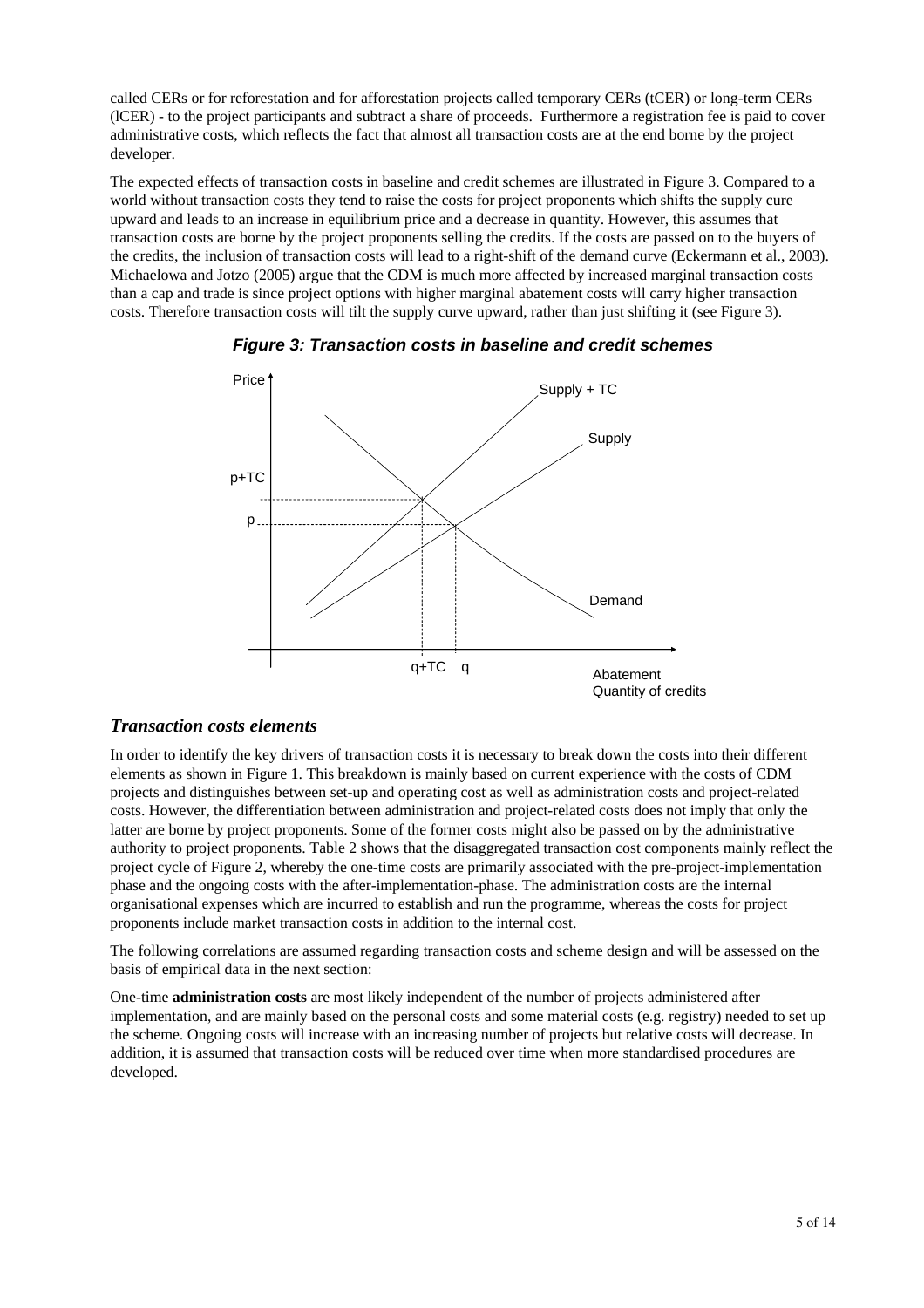#### **Administration costs for Project related costs for One-time costs** (1) General set-up (program and authority, processes of accreditation of Operational Entities) (2) Development of legal framework (3) Protocols and guidance documents (4) Establishing a registry (1) Evaluataion: Information and search costs (2) Inititation and proposal: - Negotiation and decision costs - preparation of documentation (project idea note, project design document, stakeholfer consultation including baseline and monitoring plan (3) Approval (from Designate National Authoriy of host Party) (4) Validation (by Operation Entity) (5) Registration (by Executive Board) **Ongoing costs** (5) Base annual operating e.g. Executive Board and panels (6) Operation of registry (6) Monitoring of emissions / reductions or removals (7) Verification of reduction / removals (8) Certification of reduction / removals (9) "Market costs" - search costs for trading partner (e.g. brokerage fee) - account costs

#### *Table 2: Transaction costs elements*

Source: Own compilation based on Marbek Resource Consulstants et al 2004 and Michaelowa / Jotzo 2005

**Project-related transaction costs** depend on project type (e.g. forestry or industry), project size (measured in credits pro project) and host country:

- Transaction costs are lower for non-forestry projects, because the uncertainty for forestry projects is higher (non-permanence issue) and the special rules (temporary character) that need to be implemented will increase transaction costs.
- Transaction costs have a high fixed cost component and therefore tend to be relatively lower for big projects than small projects.
- Transaction costs depend on the institutional framework of the host country and therefore will be higher in countries with an inefficient regulatory framework (e.g. missing Designated National Authority).

Validation costs may be fixed depending on the complexity of the project. Registration costs are determined by the Executive Board and depend on the size of the project. Monitoring, verification and certification (MVC) costs depend on the frequency of undertaking each process and it is assumed that the first MVC-costs are higher than any following. Market transaction costs depend on existing trading platforms (over the counter trading or exchanges), standardisation of contracts (e.g. different risk distribution) and the number of potential trading partners: The higher the number of potential trading partners the lower these market transaction costs, since more efficient trading platforms will be developed and more standardised products traded, and account opening costs will be lower. Project-related transaction costs will be reduced over time due to learning effects.

#### *Empirical estimates of transaction costs: baseline and credit*

Transaction cost estimates and empirical data for baseline and credit schemes are very limited. Mainly two different sources have been analysed and Table 3 gives an overview of the range of estimates. One of these sources (Michaelowa and Jotzo 2005) uses estimates for the Clean Development Mechanism based on data from PricewaterHouseCoopers, the Prototype Carbon Fund or United National Convention of Climate Change. In the other, Marbek Resource Consultants et al. (2004) have estimated ex-ante transaction costs for a national offsetscheme in Canada under different implementation scenarios.

Based on Marbek Resource Consultants et al. most of the **administration-related transaction costs** seem to occur in setting up the scheme. After standardised procedures have been developed, the on-going costs are low compared to the one-time costs (which incorporate the development of standardised procedures). Marbek Resource Consultants et al. argue that compared to the project-related costs, administration-related costs of different designs vary across only a relatively narrow range . There is no documented research on these costs for the CDM, however, it can be assumed that the administration costs for setting up the scheme were much higher than for a national scheme, taking into account that around 180 countries have been involved in establishing the CDM rules. The longtime costs for the Executive Board and its panels are expected to be covered by the registration fee, therefore in order to avoid double counting these costs will not be included her and are instead listed under the project-related costs. The costs for developing the protocols and guidance documents seem to be the highest one-time costs and higher than any ongoing costs. However, by standardising the process they will reduce uncertainties and so reduce transaction costs for the project proponents.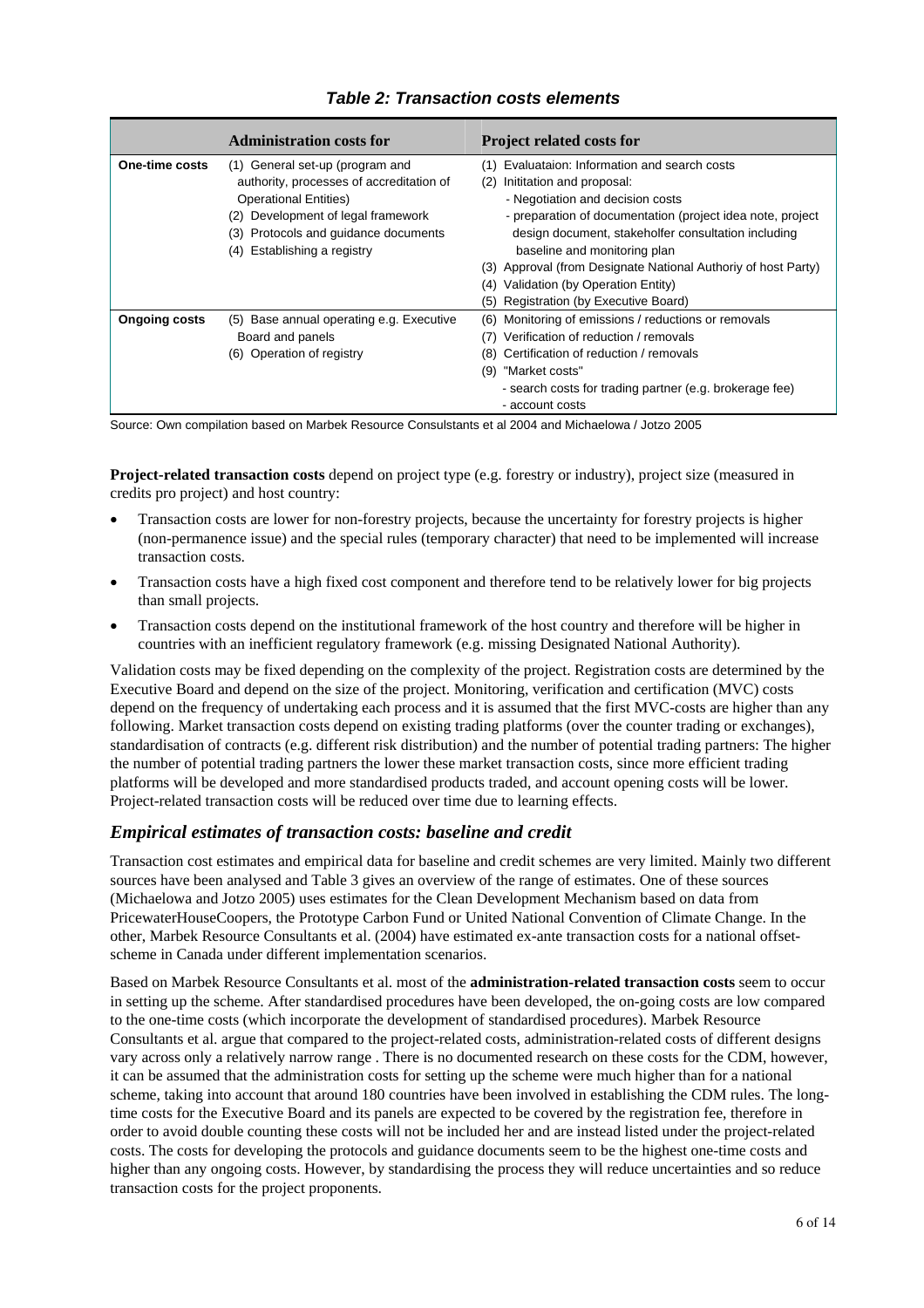Most of the **project-related transaction costs** will occur upfront before credits are issued. The highest costs are associated with project initiation, including negotiation of contracts and documentation of e.g. baselines and monitoring. As assumed above, part of these costs seem to be fixed and most likely depend on the complexity of the project type (e.g. forestry projects with potentially more field measurement than energy projects will have higher transaction costs). They are also influenced by the guidance provided and will therefore be higher in an early stage but decrease over time. CDM projects seem to have higher transaction costs than estimates for the Canadian offset scheme. This might be attributed to the more standardised approach of the national scheme for calculating the baseline as well as the fact that no international institution such as the Designated National Authorities or the Executive Board have to be involved in approval and registration. The ongoing costs for monitoring, verification and certification are seen to be dependant on the project type (complexity of method) and large reductions are expected over time after the initial measurement (halving the costs) (Marbek Resource Consultants et al., 2004).

|                | <b>Administration costs for</b>                                                                                                                   | <b>CDM</b>            |     | from: |             | <b>National Scheme</b><br>to: |
|----------------|---------------------------------------------------------------------------------------------------------------------------------------------------|-----------------------|-----|-------|-------------|-------------------------------|
| One-time       | (1) General set-up (program and authority, processes of                                                                                           | no estimates          |     |       |             |                               |
| costs          | accreditation of Operational Entities)                                                                                                            | available             |     |       | 200         | 400                           |
|                | (2) Development of legal framework                                                                                                                |                       |     |       | 340         | 1070                          |
|                | (3) Protocols and guidance documents                                                                                                              |                       |     |       | 650         | 2000                          |
|                | (4) Establishing a registry                                                                                                                       |                       |     |       | 70          | 200                           |
|                | Total:                                                                                                                                            |                       |     |       | 1260        | 3670                          |
| Ongoing        | (5) Base annual operating e.g. Executive Board and panels                                                                                         | Financed by           |     |       | 540         | 1000                          |
| costs          | (6) Operation of registry                                                                                                                         | registration costs    |     |       | 120         | 210                           |
| (annual)       | <b>Total</b>                                                                                                                                      |                       |     |       | 660         | 1210                          |
|                | <b>Project related costs for</b>                                                                                                                  | <b>CDM</b><br>from:   | to: |       | from: to:   | <b>National Scheme</b>        |
| One-time costs | (10) Evaluataion: Information and search cost                                                                                                     | 15 (fixed)            |     | 1     | 7(pt, dc)   |                               |
|                | (11) Inititation and proposal:                                                                                                                    | 60                    | 435 | 24    | 77 (pt, dc) |                               |
|                | - Negotiation and decision costs                                                                                                                  | (25, degrees.)        | 400 | (7)   | (27)        |                               |
|                | - preparation of documentation (project idea note, project<br>design document, stakeholfer consultation including<br>baseline and monitoring plan | $(35)$ (fixed)        |     | (17)  | (50, fixed) |                               |
|                | (12) Approval (from Designate National Authoriy of host Party)                                                                                    | 40 (proport.)         |     |       |             |                               |
|                | (13) Validation (by Operation Entity)                                                                                                             | 15 (fixed)            | 30  | 0.7   | 34 (fixed)  |                               |
|                | (14) Registration (by Executive Board)                                                                                                            | 3 (degress.)*         | 24  |       |             |                               |
|                | Total:                                                                                                                                            | 133                   | 544 | 26    | 118         |                               |
| Ongoing        | (15) Monitoring of emissions / reductions or removals                                                                                             | 10 (fixed)            |     | 0.3   |             | 34(pt, dc, f)                 |
| costs          | (16) Verification of reduction / removals                                                                                                         | 8 per turn (degress.) |     | 0.3   |             | 34(pt, dc, f)                 |
|                | (17) Certification of reduction / removals                                                                                                        | n.a. (degress.)       |     |       |             |                               |
|                | (18) Market                                                                                                                                       |                       |     |       |             |                               |
|                | - search costs for trading partner                                                                                                                | 1% of price (propor.) |     |       |             |                               |
|                | - account costs                                                                                                                                   | $0.2$ (fixed)*        |     |       |             |                               |
|                | <b>Total</b>                                                                                                                                      | $18.2 -$              |     | 0.6   | 68          |                               |

| Table 3: Transaction costs for baseline and credit schemes (in $1000 \in$ ) |  |  |  |
|-----------------------------------------------------------------------------|--|--|--|
|                                                                             |  |  |  |

Note:  $pt = project$  type;  $dc = design$  choice;  $f = frequency$ 

Canadian \$ has been converted into Euros using an exchange rate of 0.67105 €/Canadian\$ and rounded. National scheme oversight/audit costs (Canadian \$263,000 to 921,000 ) have been excluded from this table, since the CDM avoids any auditing necessary because two different operational entities are involved in verification and validation of a project as well as stingent liability rules.

Source: National Scheme estimated are based on Marbek Resource Consultants et al 2004 and CDM estimates are based on Michaelowa and Jotzo 2005 (Table 1) and own estimates (\* based on Executive Board and German account fees).

Based on Eckermann et al. (2003) and Michaelowa and Jotzo (2005) there seems to be a negative correlation – though not perfect - between project size and transaction costs (per  $t$  CO<sub>2</sub>e reduced) traced back to economies of scale and the high proportion of fixed costs. Total transaction costs for large projects are estimated to be in the range of 0.3-0.7  $\epsilon t$  CO<sub>2</sub>e and for small projects 0.4 – 1.1  $\epsilon t$  CO<sub>2</sub>e. Based on this fact the Prototype Carbon Fund "considers any project with a volume below 3 million  $t CO<sub>2</sub>$  of cumulative greenhouse gas benefits unattractive due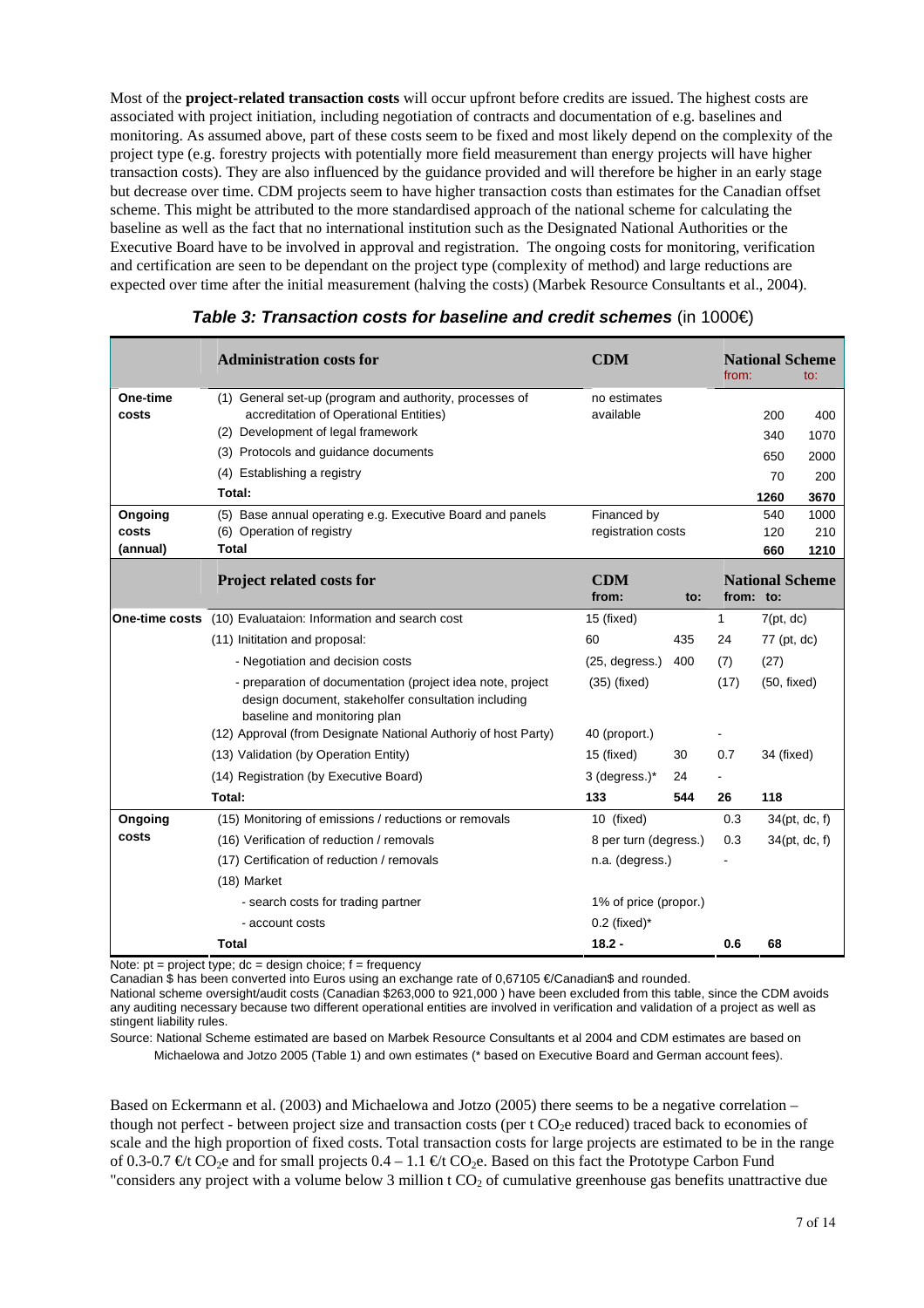to transaction costs." (Michaelowa and Jotzo 2005, p. 515) However, there seems to be no pattern of correlation between different project types and sectors e.g. agriculture and electricity projects of the same project size. This is in contradiction to the assumptions of Marbek Resource Consultants et al. (2004) which assume a high dependability of project types for the level of different transaction costs (see Table 3) whereby landfill projects are rated as having the lowest transaction costs (0.04-0.13  $\oplus$ t CO<sub>2</sub>e), and agricultural projects (2.54-21.88  $\oplus$ t CO<sub>2</sub>e) the highest, depending on how rigorous the quantification and risk management requirements are. Regarding the institutional framework it seems that Latin American Countries have some advantages compared to Asian countries where CDM project proposals approvals need the involvement of many ministries or even approval by cabinet. Based on the Swedish AIJ programme it has been proved that transaction costs decline over time (Michaelowa and Jotzo 2005).

It appears that transaction costs of baseline and credit schemes can be reduced by bundling or pooling small projects to reduce fixed costs. Enhancing the standardisation of documentation and baseline requirements can reduce the transaction costs further. In national schemes there may be significant opportunities to lower transaction costs through a less frequent monitoring, verification and certification requirement. Whereas for the CDM, where there are no guidelines for frequency of MRV, improving institutional capacities and quality in host countries will certainly lower transaction costs. Whether national or international, the length of the crediting period will have a major impact on transaction costs since the fixed costs might be accounted against a longer period. However, as the study of Marbek Resource Consultants et al. (2004) has shown, there is a trade-off between accuracy in quantifying "additional" reductions and the level of transaction costs. This trade-off should carefully be considered when designing a baseline and credit scheme to avoid decreasing transaction costs at the expense of environmental integrity.

### Transaction costs of cap and trade systems

#### *Influence of transaction cost on cap and trade schemes*

Under a cap and trade type scheme allowances are allocated for free or auctioned, and companies which can abate their emissions at low cost have an incentive to do so, because they can sell their surplus allowances to companies with high abatement costs. Since abatement measures will be realised where they are cheapest, environmental targets can – under ideal conditions – be met at minimum costs. Nevertheless, the savings in overall compliance costs may - as for the baseline and credit scheme - at least to some extent, be countered by two sources of transaction costs: costs for administrating the system and transaction costs incurred by companies regulated under the scheme (see Table 4). Some of the company's costs will be incurred even without trading allowances, such as the costs associated with monitoring, verification and reporting of emissions. Others will only occur if trading takes place and these costs will be called "market transaction costs". Thus, there are significant differences compared to baseline and credit schemes, where transaction costs only occur if credits are generated, which is illustrated in the shift of the supply curve in Figure 3. Under the cap and trade scheme only the market transaction costs will result in the shift of the curve in Figure 4 and lead to a lower trading volume and higher prices compared to the equilibrium without transaction costs. The transaction costs will reduce the welfare gains from trading and consist of a transfer of money from seller to other agents like brokers and lawyers as illustrated in Figure 4, but might also be borne by buyers (this would lead to a shift of A's marginal abatement cost curve).



#### *Figure 4: Market transaction costs in cap and trade schemes*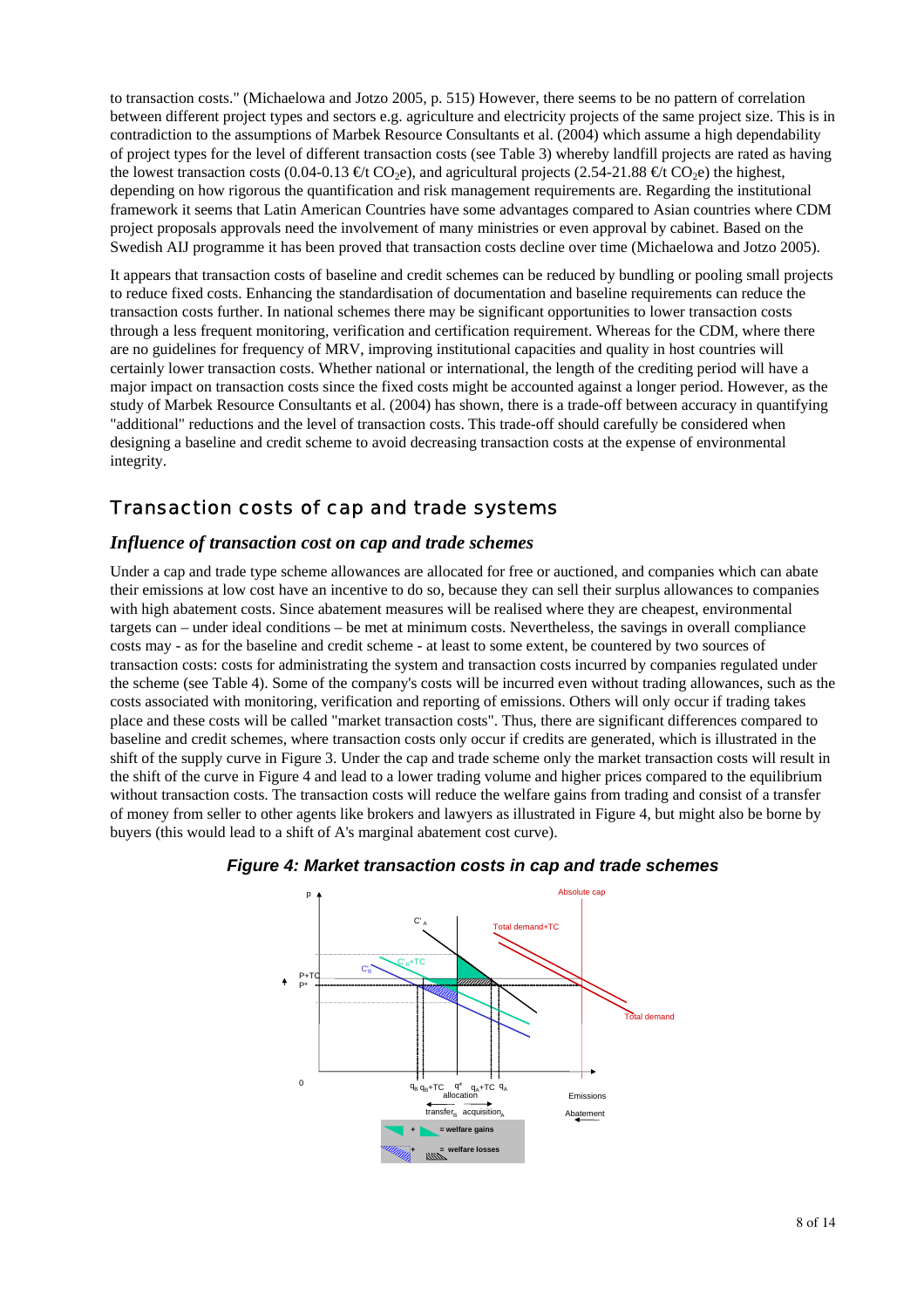The other "non-market" transaction costs, which are independent to trading, will be a deadweight loss to society as such (see Figure 5), since they are real resource losses but do not affect the traded volume. In conclusion we have the market transaction costs reducing the efficiency gains from trading, and the other transaction costs which are a welfare loss, and thus have to be taken into account when setting the efficient level abatement (Betz 2003).



#### *Figure 5: Efficient level of abatement including transaction costs*

Note: D': marginal damage costs, C': marginal abatement costs, TC': marginal transaction costs

Stavins (1995) as well as Cason and Gangadharan (2003) focus on "market transaction costs" and analyse their impact on scheme efficiency assuming different marginal transaction costs curves. According to their assessment, constant marginal transaction costs (see Figure 4), compared to decreasing marginal transaction costs, will lead to a smaller deviation from the zero transaction costs competitive equilibrium when the initial allocation is not costeffective. This occurs because a less accurate allocation will lead to higher transaction volumes which will lower the marginal transaction costs. In contrast, if transaction costs are likely to be constant, the initial allocation is more important.

In the following sections we will assess the transaction costs based on the European Emissions trading scheme (EU ETS), which is expected to be the world's largest emissions trading system at a company level. According to the EU-Directive on Emissions Trading, more than 11,000 installations of the energy industry and of most other carbonintensive industries are covered under the scheme, which started in January 2005. The regulated installations include combustion installations exceeding 20 MW<sub>th</sub>, coke ovens, refineries and – if they exceed particular thresholds – also installations from the steel industry, the pulp and paper industry and the mineral industry (e.g. cement clinker, lime, glass or ceramics). The EU ETS requires companies to annually surrender allowances corresponding to their actual  $CO<sub>2</sub>$  emissions in the last year, which have to be reported and verified.

#### *Transaction costs elements*

As for a baseline and credit scheme, there are two major categories of transaction costs: administration costs and transaction costs for the regulated installations, including internal organisation costs as well as external market costs (see Table 4). Lobbying costs of the companies to influence the design are excluded from this analysis but would need to be considered in an overall assessment since they might account for a significant part of one-time costs in the private sector. Betz (2003) estimated such one-time lobbying costs for Germany to be in the range of 33 million  $\epsilon$  or 98,000  $\epsilon$  for an active bigger size company.

In most European Member States the **administration costs** will be charged to the participants. In Germany, for example, there is a digressive fee for each allowance allocated, thus big emitters pay more than small emitters. In Denmark, Ireland or Lithuania, where parts of the allowances will be auctioned off, revenues from the auctions will be used to cover administrative costs. It is assumed that the key driver for administration costs will be the number of regulated installations. In addition the method of allocation (grandfathering, benchmarking or auctioning) will have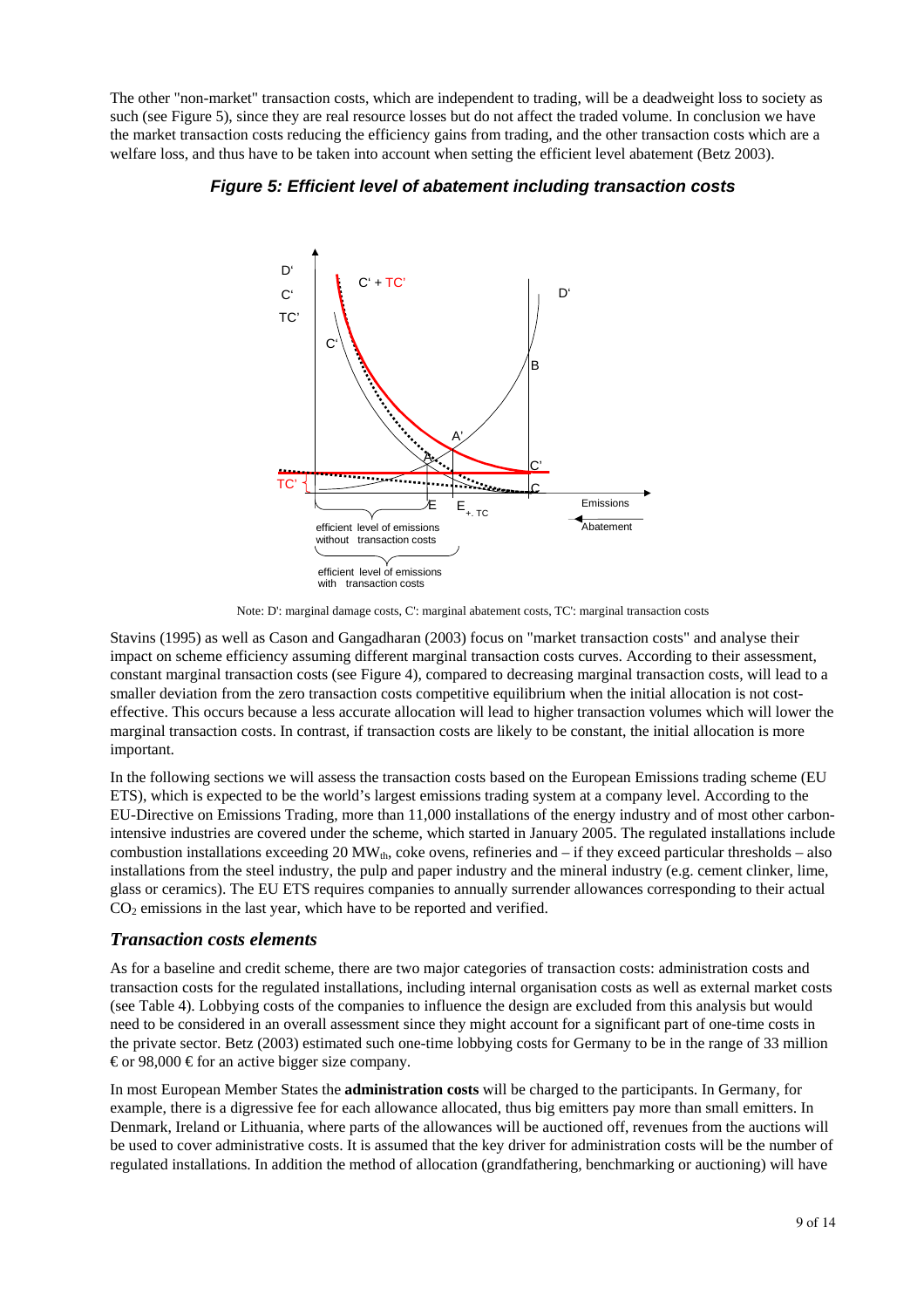an significant impact on transaction costs, assuming that auctioning will lead to the lowest administration costs, but most likely higher up-front lobbying costs which might be the hurdle.

**Transaction costs for companies** will also depend on the chosen scheme design. One-time costs occur before the trading scheme starts, while ongoing costs occur after the scheme begins. As mentioned before, almost all one-time and ongoing costs will be independent of actual trading – except the market costs themselves – and will be equally paid by passive and active traders. The following correlations are assumed:

A simpler, objective and more transparent allocation process will lower the transaction costs (e.g. legal costs). Under an auction it is assumed that less trading on the secondary market will take place as the initial allocation will be cost-efficient. This will lead to lower transaction costs overall but higher transaction costs per traded unit, since less efficient trading platforms will be developed.

Simpler gas quantification processes and monitoring requirements will reduce the monitoring, reporting and verification costs.

|                      | <b>Administration costs for</b>                                                                                                                                                                                    | <b>Transaction costs for</b>                                                                                                                                                                                                                                                                                                                 |
|----------------------|--------------------------------------------------------------------------------------------------------------------------------------------------------------------------------------------------------------------|----------------------------------------------------------------------------------------------------------------------------------------------------------------------------------------------------------------------------------------------------------------------------------------------------------------------------------------------|
| One-time costs       | Set-up costs (program and authority):<br>(1) Development of legal framework, public<br>consultation process, dispute resolution (internal and<br>external costs)<br>(2) Establish all processes for monitoring and | Establishment of internal organisation:<br>(1) Monitoring, reporting process<br>Quantifying emissions for base period and<br>(2)<br>allocation application strategy<br><b>External verification costs</b><br>(3)                                                                                                                             |
|                      | accreditation of verifiers<br>(3) Establishment of registry (adaptation of aquired<br>registry software)<br>(4) Software development for allocation implementation<br>(5)<br>Rent expenses                         | If applicable: legal costs<br>(4)                                                                                                                                                                                                                                                                                                            |
| <b>Ongoing costs</b> | (6) Operation of registry, conduct oversights to check<br>verifiers, depending on allocation: e.g. manage new<br>entrant reserve and Sanctioning<br>Rent expenses<br>(7)                                           | Strategy and risk management<br>(5)<br>Monitoring, reporting of emissions and<br>(6)<br>verification costs<br>Accounting of allowances in balance sheet<br>(7)<br>Familiarisation with register software and<br>(8)<br>trading platforms<br>(9) If applicable: Market transaction costs from<br>trading<br>(10) If applicable: Pay sanctions |

#### *Table 4: Transaction costs elements cap and trade*

#### *Empirical estimates of transaction costs: EU Emissions Trading System*

To date, few studies have estimated the transaction costs of the EU ETS and so it is difficult to assess some of the above hypotheses. In addition, the design of the scheme, especially the allocation process, is far from the efficient design promoted by textbooks since lobbying has influenced the process considerably. Most of the following data is based on the German situation, where the author was involved in implementation of the scheme and so able to gather data. For administration of the scheme a new department was founded under the Federal Environmental Agency called "German emissions trading authority" (DEHSt) based in Berlin. In addition, for approving monitoring concepts and the oversight of reported data, state-based local authorities are in charge. No cost estimates are available for these local authorities, and so the estimated administration costs will only reflect the lower cost range.

In principle the **administration costs** can be divided into personnel costs and material expenditures like new software systems or rent payments. Annual cost estimates are listed in Table 5. Assuming a preparation time of 1.5 years, the overall one-time administration costs will be around 10 million  $\epsilon$  compared to ongoing annual costs of 7 million €. It can be seen that the main costs are personnel costs which seem to stagnate over time and be equal in the pre-implementation and post-implementation phases. This might be different in other countries, where the authority is more flexible in adjusting for personal needs, and allocation processes might have been less time consuming. Due to complex allocation rules in Germany – more than 60 different variations were possible – many companies handed in more than one allocation application (sometime 3-4) and are now suing against the decision (around 1000 legal cases). Overall, assuming equal administration costs per installation, it can be estimated that annual administration costs are in the range of 4000 € per installation in the German case, 1.4 Cent / covered t CO<sub>2</sub>e or 35 Cent / reduced t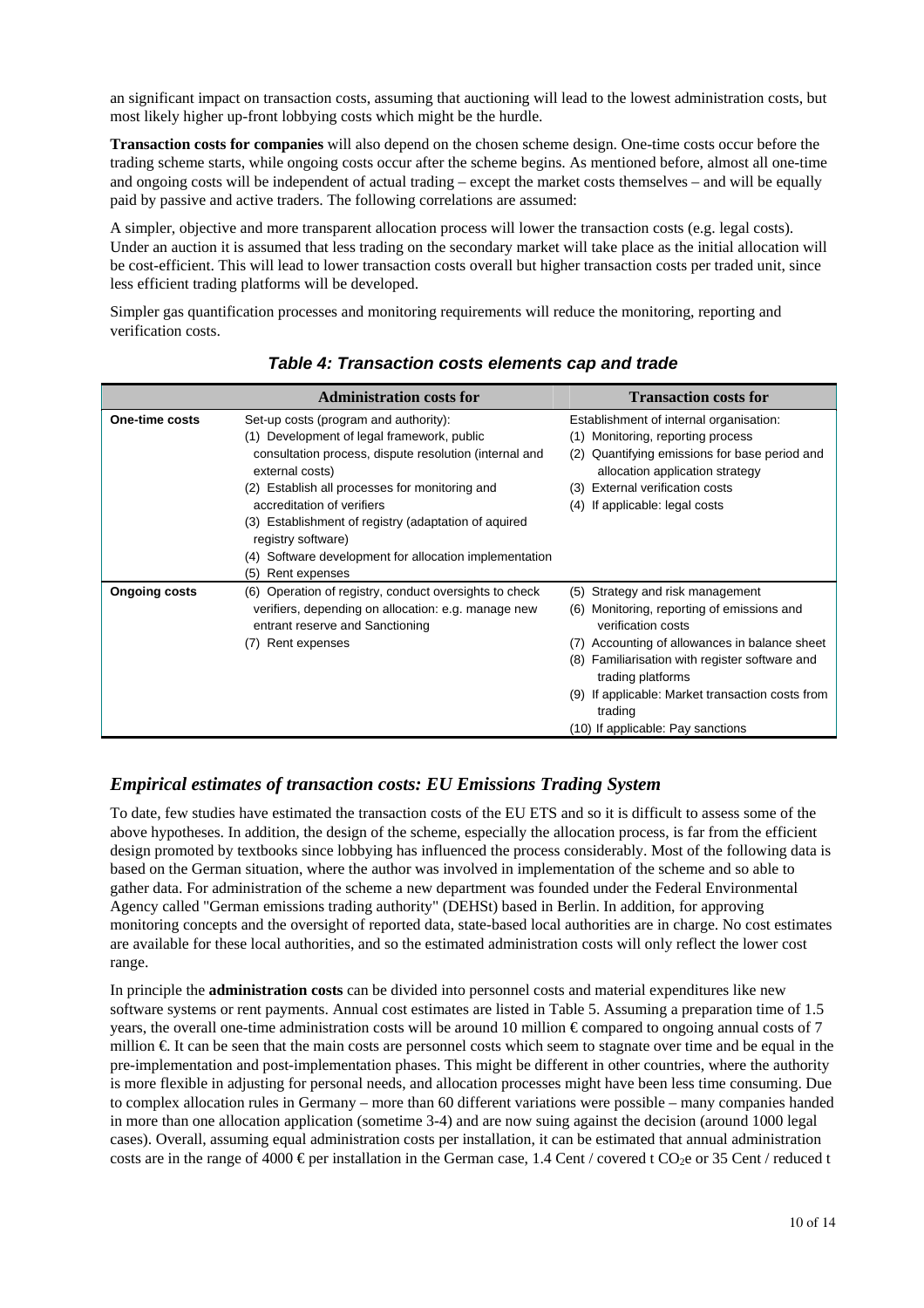$CO_2e<sup>2</sup>$ . The question which needs to be assessed is, would a lower number of installations be more efficient? Two effects need to be distinguished to answer this question: If fixed administration costs are a realistic assumption, reducing the number of covered installations might improve the efficiency of the system. Nevertheless the more installations covered, the higher the probability of diverse abatement costs, which will increase efficiency gains from trading. To compare both effect data on share of allowances and the share of installations are analysed (see Figure 4): It shows that about 85% of allowances are allocated to the top 10% of installations in Germany . In addition, about 50% of installations receive only 1.6% of the total allocation. An analysis of the National Allocation Plans of all Member States (Betz et al. 2004) suggests that overall allocation will be fairly generous, at least in the first phase (2005-07) of the EU ETS. As a result, companies receive many allowances compared to actual emissions and additional costs for compliance are likely to be rather low. For example, German allocation rules imply that the above-mentioned installations which annually receive less than 50,000 t of CO<sub>2</sub>-allowances will be short by less than about 1800 t per year (assuming emissions in 2005-07 will not be higher than in 2000-2002). Thus, given projected prices for allowances, which are expected, despite high prices in the past, to be well below 10  $\epsilon t$  CO<sub>2</sub> in the first period, transaction costs for these companies will be high compared to costs for compliance. As a result, small companies may not even bother spending resources to identify and appraise emission abatement measures and rather play a passive role. Thus, small companies are unlikely to invest in additional abatement measures, although some of these measures may be cost-efficient. Instead, they may just buy or have someone else buy the missing allowances on the market. Since in this case these companies increase demand for allowances in the market, costs for compliance for other participants may even be higher than if small emitters had been excluded from the EU ETS (Schleich and Betz 2004). Therefore a "de minimis threshold" such as the Netherlands have implemented, based on Article 28 (opt-out provision) excluding companies with less than 25 kt  $CO<sub>2</sub>/a$ , could improve the overall efficiency and reduce transaction costs significantly.<sup>3</sup>

|          | <b>Administration costs for</b>                                                                                      | Germany ETS $(000 \,\Theta a)$             |
|----------|----------------------------------------------------------------------------------------------------------------------|--------------------------------------------|
| One-time | Set-up costs (program and authority):                                                                                |                                            |
| costs    | (1) Development of legal framework, public consultation process, dispute<br>resolution (internal and external costs) | 6.800                                      |
|          | (2) Establish all processes for monitoring and accreditation of verifiers                                            | 200                                        |
|          | (3) Establishment of registry (adaptation of aquired registry software)                                              | 340                                        |
|          | (4) Software development for allocation implementation                                                               | 53                                         |
|          | (5) Rent expenses                                                                                                    | 60                                         |
|          | Total                                                                                                                | 7,453                                      |
| Ongoing  | (6) Operation of registry, conduct oversights to check verifiers, depending on                                       | 7,000                                      |
| costs    | allocation: e.g. manage new entrant reserve and Sanctioning                                                          |                                            |
|          | (7) Rent expenses                                                                                                    | 60                                         |
|          | Total                                                                                                                | 7,060                                      |
|          |                                                                                                                      |                                            |
|          |                                                                                                                      |                                            |
|          | <b>Transaction costs for</b>                                                                                         | Germany ETS $(000 \,\Theta a)$             |
| One-time | Establishment of internal organisation:                                                                              | 20                                         |
| costs    | (1) Monitoring, reporting process                                                                                    | 20 (fixed, depend on                       |
|          | (2) Quantifying emissions for base period and allocation application strategy                                        | complexity of installation)                |
|          | (3) External verification costs*                                                                                     | 10                                         |
|          | (4) If applicable: legal costs                                                                                       | 10                                         |
|          | Total                                                                                                                | 50-60                                      |
| Ongoing  | (5) Strategy and risk management                                                                                     | 6                                          |
| costs    | (6) Monitoring, reporting of emissions and verification costs                                                        | 17                                         |
|          | Accounting of allowances in balance sheet<br>(7)                                                                     | 5                                          |
|          | (8) Familiarisation with register software and trading platforms                                                     | 7                                          |
|          | (9) If applicable: Pay sanctions                                                                                     | $(40 \in$ per missing t CO <sub>2</sub> e) |

### *Table 5: Transaction costs of EU ETS in Germany (annual)*

Source: Administration costs are based on Bergmann et al. 2005 and Betz 2003. Transaction costs for companies are based on estimates by Greening R. 2005 and onw estimates (\*) based on interviews with companies.

 $\overline{a}$ 

<sup>&</sup>lt;sup>2</sup> This is based on the following data for Germany: total number of installations: 1849; annual allocation: 499 Mio. t  $CO<sub>2</sub>e$ ; reduction compared to the base period:  $4\%$ .

 $3$  These 139 installations (of the total 333 installations in the Netherlands) contribute less than 1.5% of the total CO<sub>2</sub>emissions of the covered installations.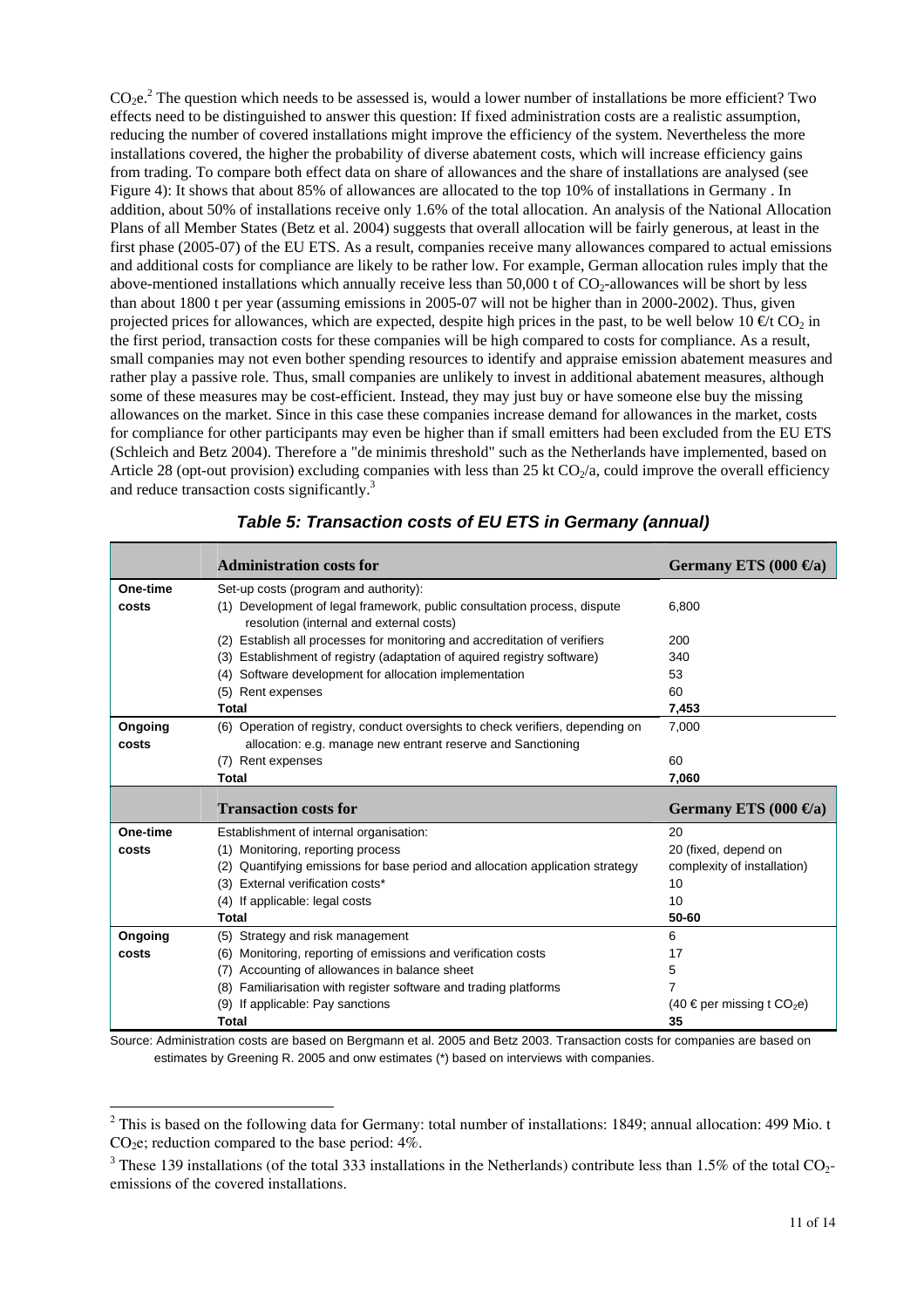*Figure 4: Distribution of allocated allowances in Germany (2005-2007)* 



Source: German list of installations

One-time **transaction costs for companies** mainly consist of costs associated with implementing the monitoring requirements, and quantifying and verifying emissions for the base period. In the German case, companies had to estimate their emissions twice, once in 2003 for setting the total amount of allowances (ET-budget) and the second time in 2004 for allocation to individual installations, which formed the basis for the allocation application. The ongoing costs will again mostly depend on the monitoring, reporting and verification costs. Strategy and risk management will for most companies play a rather small role. Greening (2005) estimates the one-time costs in the range of 50,000 € for an average complex installation and ongoing costs of about 35,000 € per year.

These costs do not include any market costs, which are assumed by Betz (2003) to be the highest ongoing costs in total for German companies. Assuming a trading volume of 2.5% and prices at around  $5 \in \mathfrak{t}$ , trading costs may sum up to 23 million € per year, mainly borne by big companies being active in trading. Big companies will mainly trade over the exchange, whereas small companies are more likely to trade over the counter, since at low trading volumes it is not worthwhile to pay the exchange entrance fee. This illustrates that market transaction costs might be decreasing for big companies but rather constant for small companies, which form the majority of participants. Based on the findings of Stavins (1995) and Cason & Gangadharan (2003), the initial allocation should therefore be as close as possible to the efficient level of abatement. In a world with incomplete information this can only be achieved by an efficient auction.

Finally, multiplying the average cost estimates in Table 5 with the total number of installations covered in Germany gives costs of 65 million  $\epsilon$  per year. Comparing these costs with the estimated reduction in emissions results in transaction costs of  $3 \notin \mathcal{C}O_{2}$ . However, the high costs per abated t CO<sub>2</sub> are not only the result of the high transaction costs, but also a result of lax targets. Therefore in the long run more stringent targets need be implemented to justify the high transaction costs. In addition, one-time costs could be significantly reduced by replacing the complex allocation process by an efficient auction, thereby reducing the expected trading volume and hence market transaction costs, since less trading will be necessary to achieve a cost-efficient distribution of emissions abatement. Furthermore, according to a recent survey undertaken by the European Commission, the high monitoring costs might be reduced by standardising the cost-efficiency assessments by authorities and simplifying the rule (ECOFYS 2005). More specifically, small companies may form pools to procure for services, such as for monitoring, reporting and verification or for trading allowances. Such pools may be organised for regions or they may be sector-specific.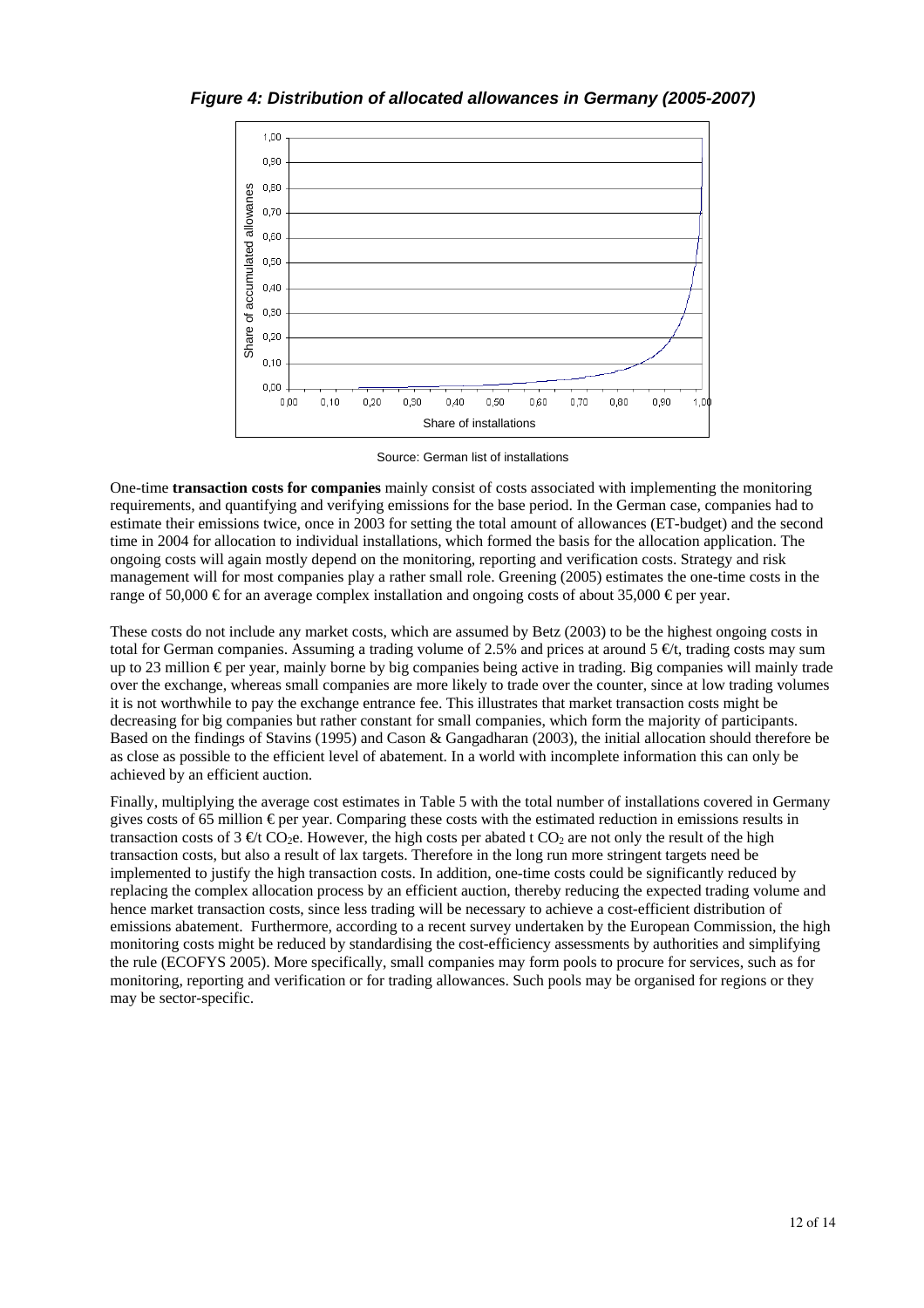### *Summary and Conclusion*

Cap and trade schemes do not always lead to lower transaction costs – absolute and relative per tonne of  $CO<sub>2</sub>$ e reduced – compared to baseline and credit schemes. The level of the costs depends mainly on the chosen design and implementation. Cap and trade schemes with high transaction costs and a lenient target will cause high transaction costs per emissions reduction compared to baseline and credit schemes, which was illustrated for the EU ETS and the CDM. However, in the long run to achieve stringent targets a cap and trade schemes should be favoured since baseline and credit schemes will most likely incur higher transaction costs because more difficult and smaller abatement options have to be implemented. Baseline and credit schemes might involve higher one-time administration costs in setting up the schemes, but will have less ongoing costs as rules and standardised processes have been established. Allowing for bundling of small projects, accepting longer crediting times and investing in capacity building in host countries could lower transaction costs for CDM projects further. However, the trade-off between accuracy in quantifying "additional" reductions and the level of transaction costs should carefully be considered when designing a baseline and credit scheme in order to avoid decreasing transaction costs at the expense of environmental integrity. Otherwise the level of abatement will be decreased which will increase the transaction costs per reduced t  $CO<sub>2</sub>e$ .

In respect to cap and trade schemes, transaction costs per tonne of abatement might be decreased significantly if higher targets are set and auctioning replaces the time-consuming allocation process. The latter will reduce market transaction costs as well as legal costs; however, it might increase upfront lobbying costs. Deciding to allocate allowances based on an auction will need detailed assessment of different auction types in relation to efficient outcomes. Not every auction type is suitable and will lead to an efficient result (Bergmann et al., 2005). Moreover, the number of installations seems to be a key factor influencing the size of administration costs in cap and trade systems. As the above analysis has shown, introducing a "de minimus rule" for installations might considerably reduce the transaction costs without having major negative impacts on the total efficiency of the system. This is due to the fact that it can be assumed that small companies will behave passively and so may not implement abatement options and trade allowances. In order to give small companies the option to sell reduced emissions it might be worthwhile to consider their inclusion through a baseline and credit approach (called domestic projects) or as an optin. Under the first scenario small companies would then be able to sell their certified emissions reductions but would not be required to monitor and verify their emissions annually as under the cap and trade scheme. Under the latter scenario small companies would be able to opt-in into the system but need to prove the additionality of the reduction otherwise there will be an adverse selection process. However, to prevent any incentives to avoid being regulated under the cap and trade scheme (e.g. in splitting up installations in smaller units) aggregation rules and emissions thresholds have to be designed carefully.

Although both the ETS in Germany and the CDM are far from an efficient design, it can be assumed that their transaction costs will still be rather small compared to the efficiency gains from trading. Betz (2003) has shown on the basis of model results from Capros and Mantzos (2000) that transaction costs will equal only around 3% of the efficiency gains from trading in Germany, which are assumed to be in the range of 2,240 million € . However, since the modelling did not include market transaction costs the efficiency results will be overestimated and so further investigation of transaction costs is necessary. It would be especially interesting to compare the administration costs per installation in the different member states to find out how the different implementations (e.g. centralised authority compared to decentralised administration including local institutions) impact on transaction costs.